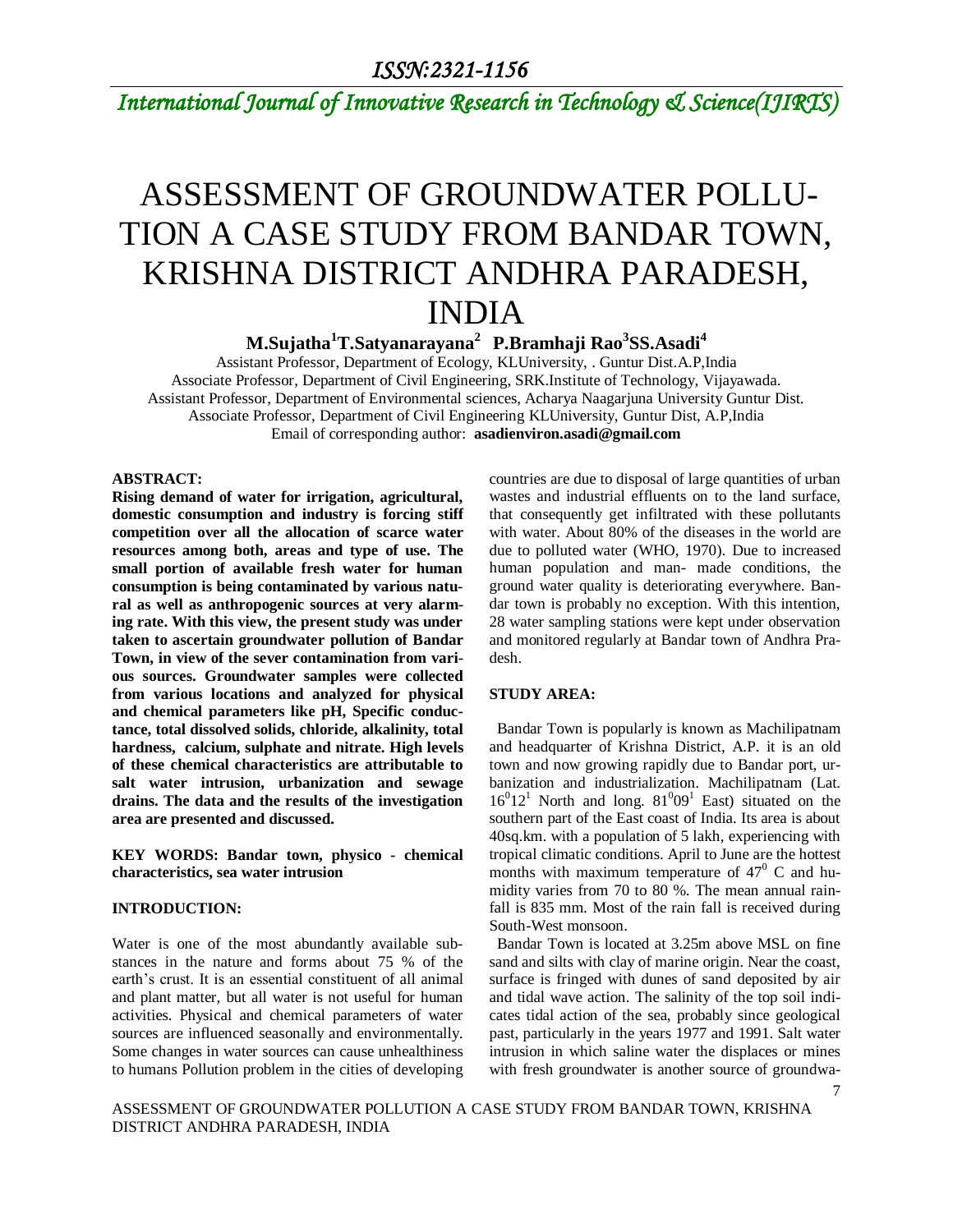## *International Journal of Innovative Research in Technology & Science(IJIRTS)*

ter contamination. Bandar canal from the Krishna river is the source for Machilipatnam Municipal water supply. The groundwater aquifer in the study area is principally composed of gravel, sand and silt. Groundwater occurs at very shallow depths of 1 to 3mts.



### **3. Study Objectives:**

**1.** Collection of collateral Ground water samples from different locations and creation of attribute data. **2**. Study of Physical and chemical characteristics. **3.** Identification of Ground water pollution sensitivity areas.

### **MATERIALS AND METHODS:**

A total of 28 ground water samples collected from different sampling locations in and around Machilipatnam town (Fig.1). These samples were analyzed for physical and chemical characteristics such as pH, specific Conductance, total dissolved solids, chloride, alkalinity, total hardness, nitrate, calcium and sulphate, as per the standard procesures described in APHA(1989), and Trivedy et.al.(1986).

### **RESULTS AND DISCUSSIONS:**

**pH:** pH is a method of expressing hydrogen ion concentration, which determines whether the water is acidic or alkaline. The pH of most natural waters ranges from 6.5 to 8.5. Deviation from the neutral pH 7.0 is largely the result of interaction between acids and bases. Industrial and community wastes, acid rain, nature of rock type and biological processess influence the pH level. As rain falls, it dissolves carbon dioxide from the atmosphere, thus forming a weak carbonic acid and lowering the pH of the precipitation. Low pH levels can have a harmful impact on aquatic communities. The lower pH value tends to make water corrosive and higher pH results in the taste complaint and can have negative impact on skin and eyes (Murugesan et. al, 2006). The pH values that exceed 9.0 cause excessive

algal growth, a sign of nutrient enrichment. In the study area pH ranged from 7.02 to 8.5 showing alkaline nature of groundwater. Generally, lower pH value (7.02) is found at Circlepet in the study area.

### **Specific conductance:**

Specific conductance is a measure of the ability of wa $f_{\text{er}}$  to conduct electrical conductance. Conductivity measures the amount of ions in a solution. The more the ions in the solution, the higher is the conductivity. This means that sea water has higher conductivity than fresh water and eutrophic water higher conductivity than oligotrophic water. Thus, the conductivity in water is affected by the presence of inorganic dissolved solids such as chloride, nitrate, sulphate and phosphate ions or sodium, magnesium, calcium, iron, and aluminum cations. The specific conductance of water is an indirect measure of the total dissolved solids(TDS) content of water, and there is usually approximately linear relationship between TDS and conductivity. Conductivity decreases as the point of source is farther from the sea. This observation indicates that salt water intrusion is more predominant near the sea and the probability of salinization phenomenon of groundwater decreases with increasing distance between the coast and point of source in the study area. The conductivity values of groundwater varied widely from 772 to 13390 µ mhos/cm. water with electrical conductance more than 2000 µ mhos/cm is unsatisfactory for drinking and for irrigation, when it exceeds 3000 µ mhos/cm (Gangal et.al.,1990). Maximum electrical conductivity (13390 µ mhos/cm) was noticed at Circlepet and minimum value (772 µ mhos/cm) at Balaramunipet.

### **The total dissolved solids:**

Drinking water quality is affected by the presence of soluble salts. The total dissolved solids (TDS) in groundwater originate from natural sources, sewage, urban run-off and industrial wastes. In the present study, the TDS of groundwater samples varies from 502 to 8704 mg/l. Minimum concentration of TDS is recorded at Balaramunipet, indicating no/less pollution, where as maximum values of TDS are observed at Circlepet and Batchupet indicating that infiltration of pollutant solutes from effluents. The TDS concentration is increased by the contaminated water from surface drains and cesspools in the study area. Safety levels of TDS for drinking water are less than 1000 mg/l (WHO,1971), where as the range of 3000 to 7000 mg/l is classified as normal to moderately saline (Robinove et.al.,1958). Groundwaters with less than 1000 mg/l of TDS are observed at Chinaguntapalem, Inakudurupet, Buttaipet, Robertsonpet, Machavaram and Frenchpet. Moderately saline waters with TDS above 3000 mg/l are observed at very nearer to the sewage drains, cess-

8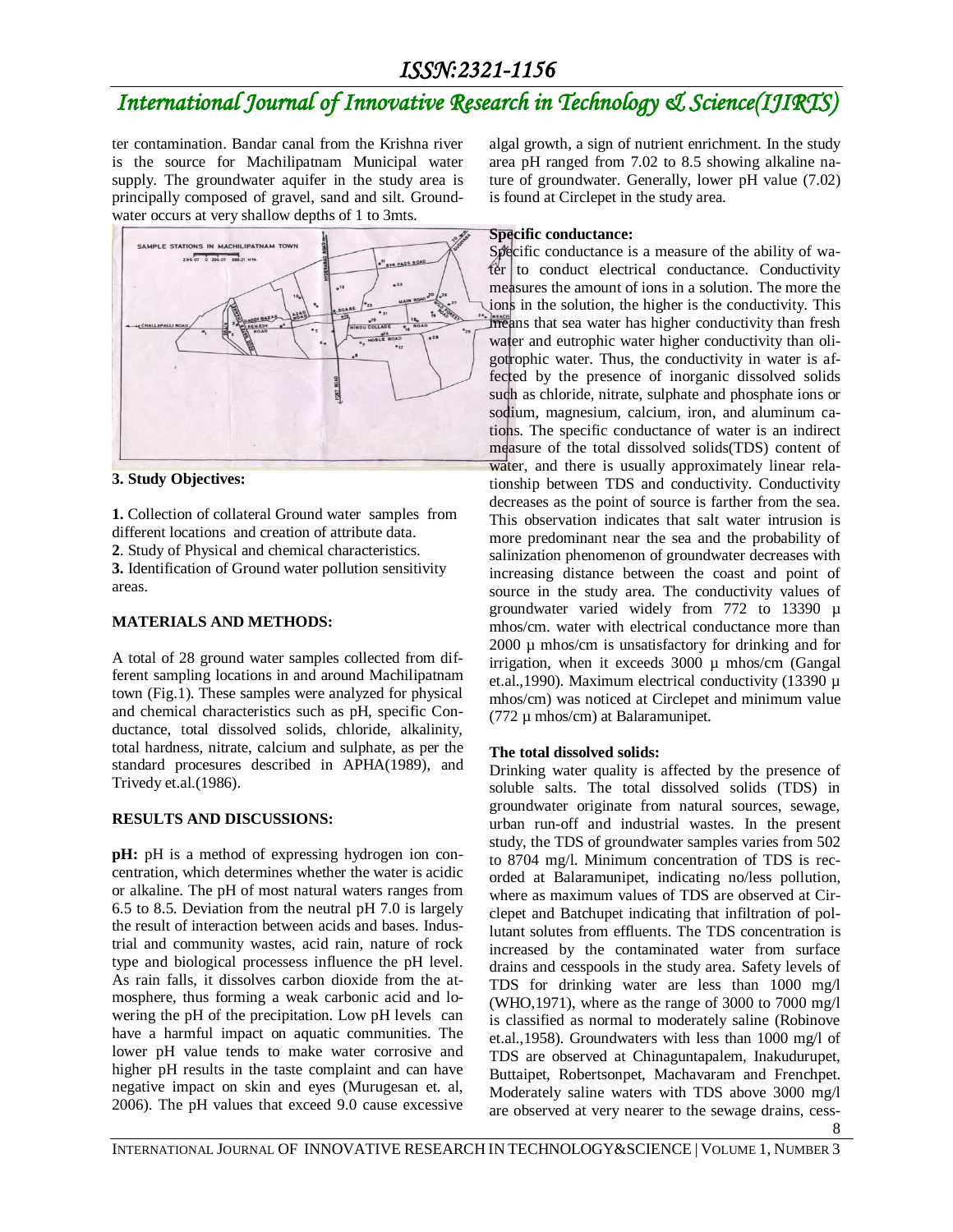## *International Journal of Innovative Research in Technology & Science(IJIRTS)*

pools and thickly populated areas (sampling stations 5,6,14,15,26,27). The TDS affects the strength and durability of concrete, and palatability of food cooked.

#### **Chlorides:**

Chloride ion is one of the major inorganic anions in water and waste water. In potable water, the salt taste produced by chloride concentrations is variable and dependent on the chemical composition of water. The chloride concentration is higher in waste water than in rain water because sodium chloride is a common article of diet and passes unchanged through the digestive system to contaminate groundwater. Along sea coast, chloride may be present in high concentrations in groundwater, because of leakage of salt water into sewage system. The chloride content is found to be large in the samples near sea, due to salt water intrusion. As per Indian Standard Institution (1983), the desirable and maximum permissible levels of chloride for potable water are 200 mg/l and 600 mg/l respectively. The chloride values in various locations of Bandar Town varies from 280 to 6590 mg/l. High concentrations of chloride may be due to sewage wastes, salt application to coconut trees and leaching of saline residues in the soil. High concentration of calcium, chloride and sulphate, in groundwater of the study area is through the subsurface intrusion of sea water. After sea regression , the study area was subjected to denudation. However, shallow layers of coastal sediments (Dune sand) are found to contain portable waters at Frenchpet, Balaramunipet, Chintaguntapalem and Inakudurupet. 28.68 % of the collected samples were within the desirable limits.

#### **Alkalinity:**

Alkalinity is a measure of the capacity of water to neutralize acids. It is primarily determine by the presence of bicarbonates, carbonates and hydroxides in water. These alkaline compounds in the water remove  $H^+$  ions and lower the acidity of water (increased pH). They usually do this by combining with  $H^+$  ions to make new compounds. Alkalinity of natural waters is primarily the result of bicarbonates, but is expressed in terms of calcium carbonate. Carbonates and bicarbonates are common to most waters, since they are abundant in nature. However, if the bed rock of watersheds is lacking in carbonates and other buffering minerals, as in granite rock, the alkalinity values will be low. The alkalinity of fresh water is between 20 and 200 mg/l. carbon dioxide and bicarbonate are in a balance in the pH range 4.4 and 8.2. At pH of 4.4 or lower, all alkalinity is in the form of carbon dioxide. At pH of 8.2, there is no carbon dioxide and all alkalinity is bicarbonate. Bicarbonate and carbonate are in a balance in the pH range of 8.2 and

9.6. At pH of 9.6, there is no carbon dioxide or carbonate and all alkalinity is due to carbonate. Most naturally occurring water sources have a pH between 6 and 8.4, so the presence of hydroxides is the result of man maid activity. During the present study the alkalinity range is 98 to 593 mg/l. High alkalinity waters usually unpalatable, which are noticed at Kalekhanpet (593mg/l), Javvarpet (517gm/l), Rajupet (544 mg/l), Narasimhanagar (491 mg/l) and Chilakalapudi (468 mg/l). Excess alkalinity gives bitter tastes to water and reacts with cations, forming precipitates, which can damage pipes and other appurtenances like valves , pumps, etc. Alkalinity in itself is not harmful to human beings, still the water samples with less than 600 mg/l are desirable for domestic use. 21 % of the collected samples were within the desirable limit (Table-3). None of the samples was above the maximum permissible limit.

#### **Hardness:**

Hardness is the chemical property of water, which prevents the formation of lather with soap, which is mainly caused by the multivalent metallic cations like calcium, magnesium, iron, and strontium. Therefore, hardness of water reflect the nature of geological formations, with which it has been in contact. In the present study, hardness varied between 150 to 1175 mg/l. Hardness of water crosses permissible limits 120 mg/l (Hem, 1986) at all the sampling locations in the present study. Moderately hard waters with values of 150 to 200 mg/l (Twort et.al., 1974) are noticed at Inakudurupet and Frenchpet, and rest of the study area has groundwater hardness beyond permissible limits. It is mainly due to calcium, magnesium and chloride in sewage and subsurface clayey soils. Total hardness exceeding 300mg/l generally not recommended for drinking as it may cause cardiac and kidney problems. Only 7 % of the collected samples are within the desirable limit.

#### **Nitrates:**

Naturally high nitrate concentrations may occur in groundwater in semi - arid and arid regions, where there is widespread termite activity, or natural vegetation is determined by leguminous species such as acacias. Nitrates and nitrites are the most forms of dissolved nitrogen in groundwater and surface water due to agricultural and domestic activities (Zutshi & Khan,1988). Nitrate levels in surface waters can change quite quickly, but levels in groundwater usually change very slowly, unless the groundwater is heavily influenced by surface water. Elevated levels are primarily associated with human contamination from fertilizers and sewage.High nitrate concentrations of water are deterious to human

ASSESSMENT OF GROUNDWATER POLLUTION A CASE STUDY FROM BANDAR TOWN, KRISHNA DISTRICT ANDHRA PARADESH, INDIA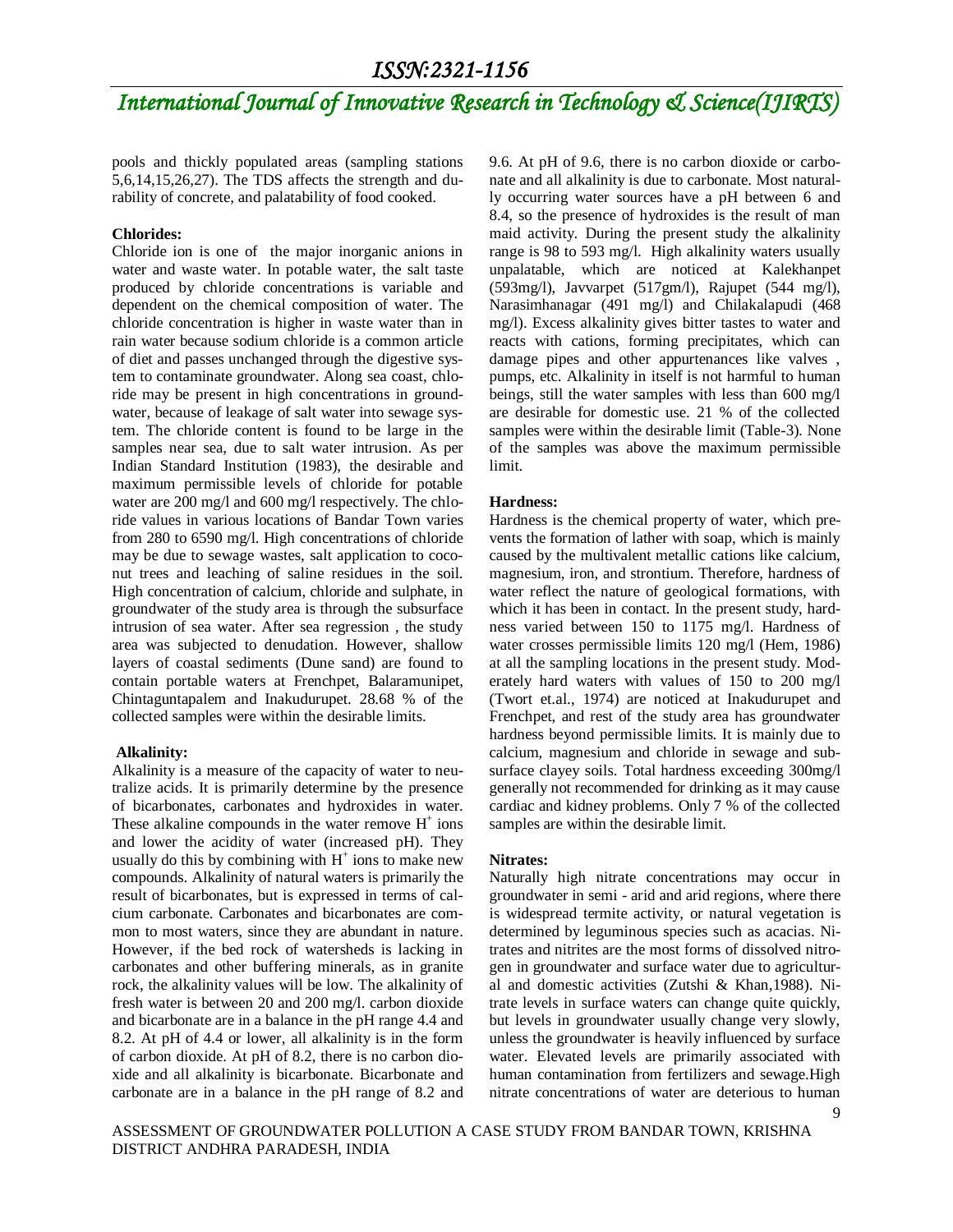## *International Journal of Innovative Research in Technology & Science(IJIRTS)*

health (Feth,1966). Unpolluted waters contain less than 5 mg/l of nitrate, but polluted waters contain up to 100 mg/l or more (Karanth,1987). In the study area, the nitrate concentrations in groundwater varies from 5 to 89mg/l. High nitrate content in groundwaters is due to improper maintenance of septic tanks and sewage drains. The rainfall and return flow from surface drains in the study area are the main carriers of nitrate to groundwater from soil enriched with organic matter. It may also due to pollution from surface sources such as domestic waste waters and industrial effluents. Widespread use of faulty septic tanks, unlined open drains and cesspools are the sources for excessive nitrate concentrations at Circlepet (89 mg/l), Javarpet (80 mg/l), Kalekhanpet (79 mg/l) and Valandapalem (76 mg/l). Drinking water with nitrate concentrations greater than maximum permissible value of 45 mg/l (Maxcy, 1950) is obtained from 20 sampling stations in the study area. This has caused Mathemoglobinemia in infants a disease, where the skin becomes blue, owing to decreased efficiency of haemoglobin to carry the oxygen.

### **Calcium:**

The Presence of calcium in water supplies results from passage through or over the deposits of limestone, dolomite and gypsum. Calcium contributes to the total hardness of water. Small concentrations of calcium combat corrosion of metal pipes by laying down a protective coating. Appreciable calcium salts, on the other hand precipitate on treating to form harmful scale in boilers, pipes and cooking utensils. In the present study, calcium values varied from 30 to 216 mg/l. However, except sampling location at Ramanaidupet (216 mg/l), the calcium values are well within the maximum permissible limit of 200mg/l prescribed by the ISI (1991). It has been observed that 96 % of the collected samples are within the maximum permissible limit in the present study.Concentrations of Sulphate values in the area of investigation ranged from 22 to 827 mg/l reported at Frenchpet and Circlepet respectively. 28.68% of the collected samples were within the desirable limit.

### **STATISTICAL ANALYSIS:**

Correlation coefficient (r) among selected water quality parameters are presented in Table-2. Highest positive correlation  $(r = 1.0)$  was obtained between specific conductivity and total dissolved solids. It reflects that specific conductivity is mainly due to dissolved solids. Sulphates showed highest correlation with chlorides (r  $= 0.847$ ), total dissolved solids ( $r = 0.79$ ) and specific conductivity ( $r = 0.789$ ). Total hardness showed significant correlation with specific conductivity ( $r = 0.624$ ), total dissolved solids  $(r= 0.624)$  and alkalinity  $(r=$ 0.523). It was responsible for temporary type of hardness. It also showed highest correlation with calcium  $(r= 0.912)$  that seems to be important contributor for hardness of water. Significant correlation was obtained between alkalinity with total hardness ( $r = 0.523$ ), nitrates ( $r = 0.456$ ) and total dissolved solids ( $r = 0.410$ ).

### **CONCLUSION AND CONTROL MEASURES:**

In the present study area, groundwater is the source for drinking and other domestic purposes, which is exploited by people, through number of shallow dug wells and tube wells. The investigation revealed that the quality of potable groundwater occurs in shallow zones of coastal sediments (dune sand) in certain locations of Bandar urban area, where the shallow open or bore wells are located away from the sources of contamination. High groundwater quality variations are due to from various sources such as sea water intrusion, surface effluents, decomposed garbage, faulty septic tanks, unlined sewage drains, cesspools and other surface effluents entering the open wells.

High concentration of chloride, calcium, alkalinity and sulphate may be due to intrusion of sea water and other sources of contamination, since the observed sampling locations are nearer to the sea coast. Prevention of sea water intrusion is the only way, since there is no technology so far for treating saline water below the ground itself. The salinity of groundwater is also increased as a result of over exploitation of groundwater from thin sandy aquifers and shallow occurrence of water table below the ground level. Hence, it requires to enact a legislation to regulate the use of groundwater in the observed locations of the study area. Providing adequate drainage system with proper treatment before disposal and removal of faulty constructed septic tanks and cesspools may restrict the determination of water quality.

1. Proper sewage systems (preferably an open drainage system) should be employed in Bandar town for collecting the waste water and to avoid the stagnation of domestic sewage as well as storm water.

2. Eucaliptus (Nilagiri) tress can be grown at the sides of roads and streets. So that they consume more water and hence water logging problems can be avoided.

### **REFERENCES:**

- 1. WHO, 1971. International Standards for Drinking water
- 2. APHA, 1989. Standard Methods for Examination of water and wastewater,  $17<sup>th</sup>$  ed. American Public Health Association, New York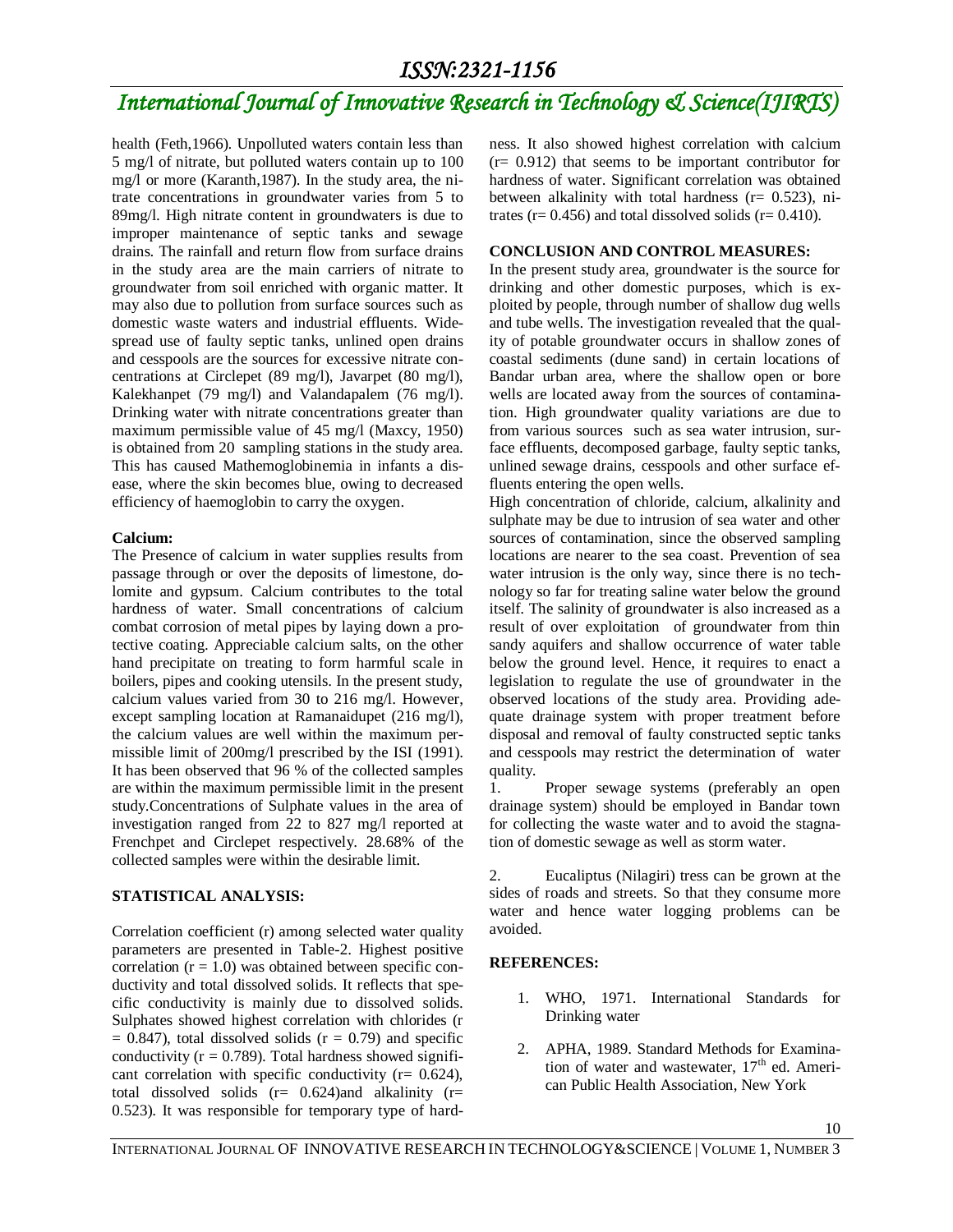## *International Journal of Innovative Research in Technology & Science(IJIRTS)*

- 3. Trivedy, R.K and Goel, P.K.1986. Chemical and Biological Methods for Water Pollution Studies. Environmental Publication, Karad, India.
- 4. Murugesan, A., Ramu, A and Khanan, N., 2006. Water Quality Assessment from Uthamapalayam Municipality in Theni district, Tamilnadu, Indian Pollution Reasearch., 25, 163-166
- 5. Gangal, R.K. and Zutshi, K., 1990. Groundwater Pollution and Effects of rain near Khetri Copper complex. Indian Journal of Environ. Health., vol no 32 No .4, 339-344
- 6. Robinove, C.J., Langford, R.H.and Brookhart, J.W., 1958. Saline water resources of North Dakota, U.S.Geol. Survey Water Supply paper. 1428, 72p.
- 7. Indian Standard Institute, 1983. Indian Standard Specifications for drinking water, IS: 10500
- 8. Hem J.D., 1986 . Study and interpretation of chemical characteristics of natural water, U.S. Geol. Survey Water Supply paper, pp22-54
- 9. Zutshi D, P. and Khan A.V., 1998. Eutrophic gradient in Dal Lake, Kashmir, Indian Journal of Environmental Health, 30, 348-354
- 10. Feth, J.H., 1966. Nitrogen Compounds in Natural Water – a review. Water Resources Research, Washington, 2,41.
- 11. Karanth, K.R., 1987. Groundwater Assessment, Development and Management. Tata Mc Graw Hill Publishing Company Limited, New Delhi, pp716
- 12. Twort, A.C., Hoather, R.C. and Law, F.M., 1974. Water Supply. Edward Arnold (Publishers) Ltd. , London
- 13. Maxcy, K.F., 1950. Report on the Relation of Nitrate Concentrations in well waters to the occurrence of Mathemoglobinemia. National Research Council Bull. Sanitary Engineering Environment.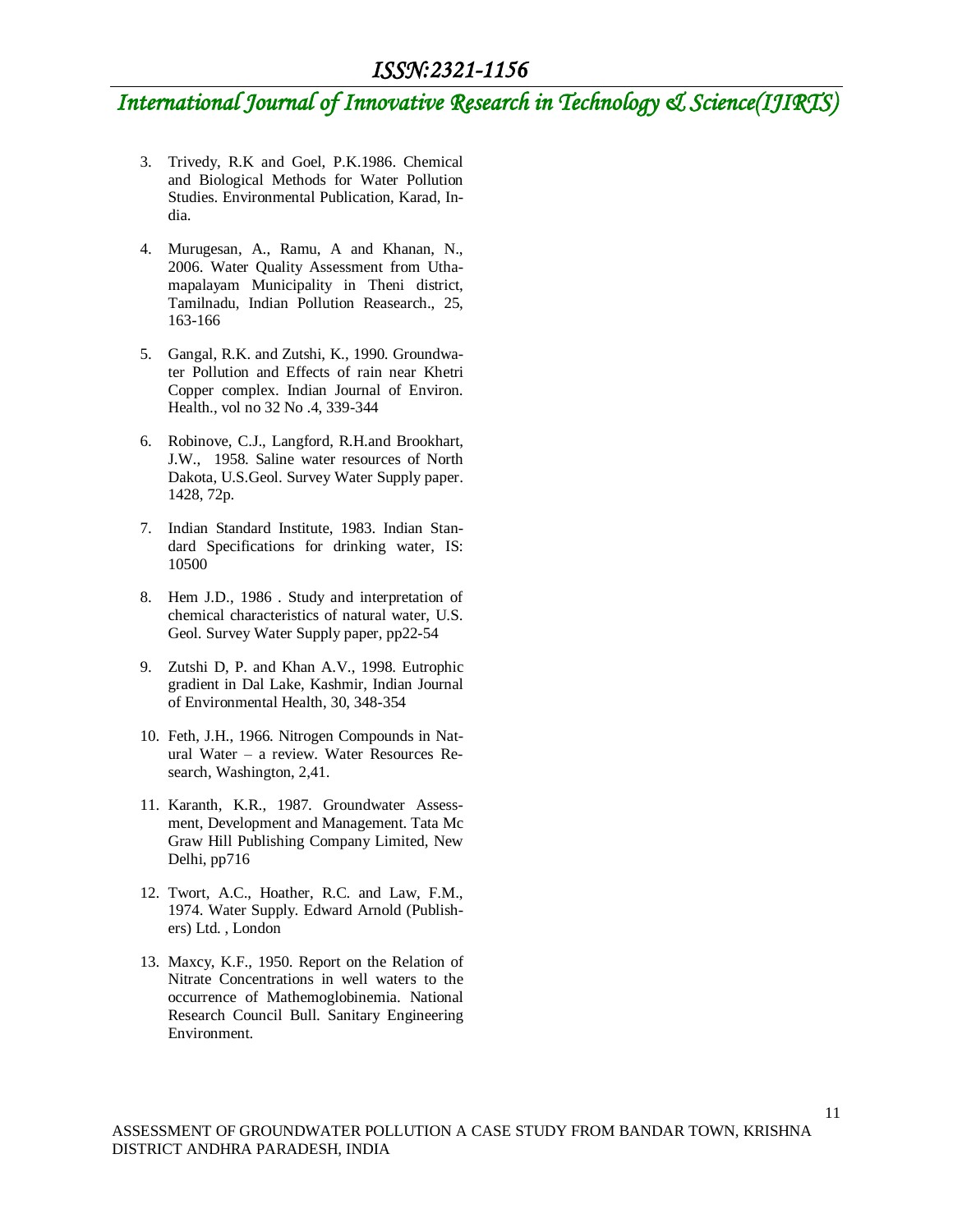## *International Journal of Innovative Research in Technology & Science(IJIRTS)*

**Table-1:** Average physico-chemical values of groundwater samples at different locations in the BandarTown (All values are in mg/l except pH and EC in µ mhos/cm)

| S.No            | Location                | pH   | Specific Con-<br>ductivity | <b>TDS</b> | Chlorides        | Sulphates | Alkalinity       | <b>Total Hardness</b> | $Ca2+$          | Nitrates        |
|-----------------|-------------------------|------|----------------------------|------------|------------------|-----------|------------------|-----------------------|-----------------|-----------------|
| 1               | Sarada Nagar            | 8.15 | 2683                       | 1720       | 1085             | 32        | 164              | 400                   | 30              | $\overline{9}$  |
| $\overline{2}$  | Kalekhan pet            | 7.60 | 4135                       | 2646       | 1205             | 31        | 593              | 500                   | 78              | 79              |
| $\mathfrak{Z}$  | Chintagunta palem       | 7.27 | 1041                       | 666        | 279              | 28        | 244              | 465                   | 124             | 35              |
| $\overline{4}$  | Inakudurupet            | 7.42 | 1044                       | 679        | 325              | 30        | 119              | 150                   | 36              | 19              |
| 5 <sup>1</sup>  | Javvarpet               | 7.26 | 5218                       | 3390       | 1914             | 135       | $\overline{517}$ | 785                   | 120             | 80              |
| 6               | Circlepet               | 7.02 | 13390                      | 8704       | 6593             | 827       | 350              | 1100                  | 146             | 89              |
| $7^{\circ}$     | Buttaipet               | 7.94 | 1051                       | 676        | 425              | 104       | 255              | 300                   | $\overline{52}$ | 40              |
| 8               | Malkapatnam             | 7.73 | 2147                       | 1392       | 625              | 28        | 225              | 450                   | 90              | 24              |
| 9               | Godugupet               | 7.84 | 3212                       | 2068       | 1205             | 76        | 330              | 585                   | 94              | 49              |
| 10              | Rajupet                 | 7.48 | 3696                       | 2403       | 1063             | 36        | 544              | 650                   | 92              | 40              |
| 11              | <b>APHB Colony</b>      | 7.44 | 3180                       | 2067       | 1243             | 301       | 389              | 500                   | 64              | 13              |
| 12              | Balaramunipet           | 7.92 | 772                        | 502        | 325              | 117       | 185              | 275                   | 54              | 17              |
| 13              | Robertsonpet            | 7.84 | 960                        | 624        | 354              | 83        | 316              | 300                   | 48              | 22              |
| 14              | Ramanaidupet            | 7.21 | 5455                       | 3546       | 2197             | 427       | 283              | 1175                  | 216             | 27              |
| 15              | Batchupet               | 7.64 | 10560                      | 6865       | 850              | 271       | 405              | 450                   | 72              | 32              |
| 16              | S.P.Off.center          | 7.41 | 2393                       | 1556       | 652              | 151       | 294              | 625                   | 110             | $\overline{11}$ |
| 17              | Bhaskarpuram            | 7.45 | 2224                       | 1446       | 709              | 124       | 216              | 500                   | 88              | 5 <sup>5</sup>  |
| 18              | Parasupet               | 7.62 | 4010                       | 2607       | 1276             | 355       | 358              | 945                   | 140             | 12              |
| 19              | Narasimhanagar          | 7.6  | 4146                       | 2695       | 1347             | 177       | 491              | 800                   | 166             | 38              |
| 20              | Machavaram              | 7.81 | 1001                       | 651        | 354              | 26        | 369              | 350                   | 60              | 40              |
| 21              | Englishpalem            | 7.23 | 2955                       | 1921       | $\overline{921}$ | 61        | 351              | 620                   | 108             | $\overline{36}$ |
| $\overline{22}$ | Revati Theatre junction | 7.5  | 2666                       | 1733       | 638              | 224       | 289              | 370                   | $\overline{72}$ | 38              |
| 23              | Edepalli                | 7.62 | 2546                       | 1655       | 530              | 230       | 275              | 395                   | 70              | 35              |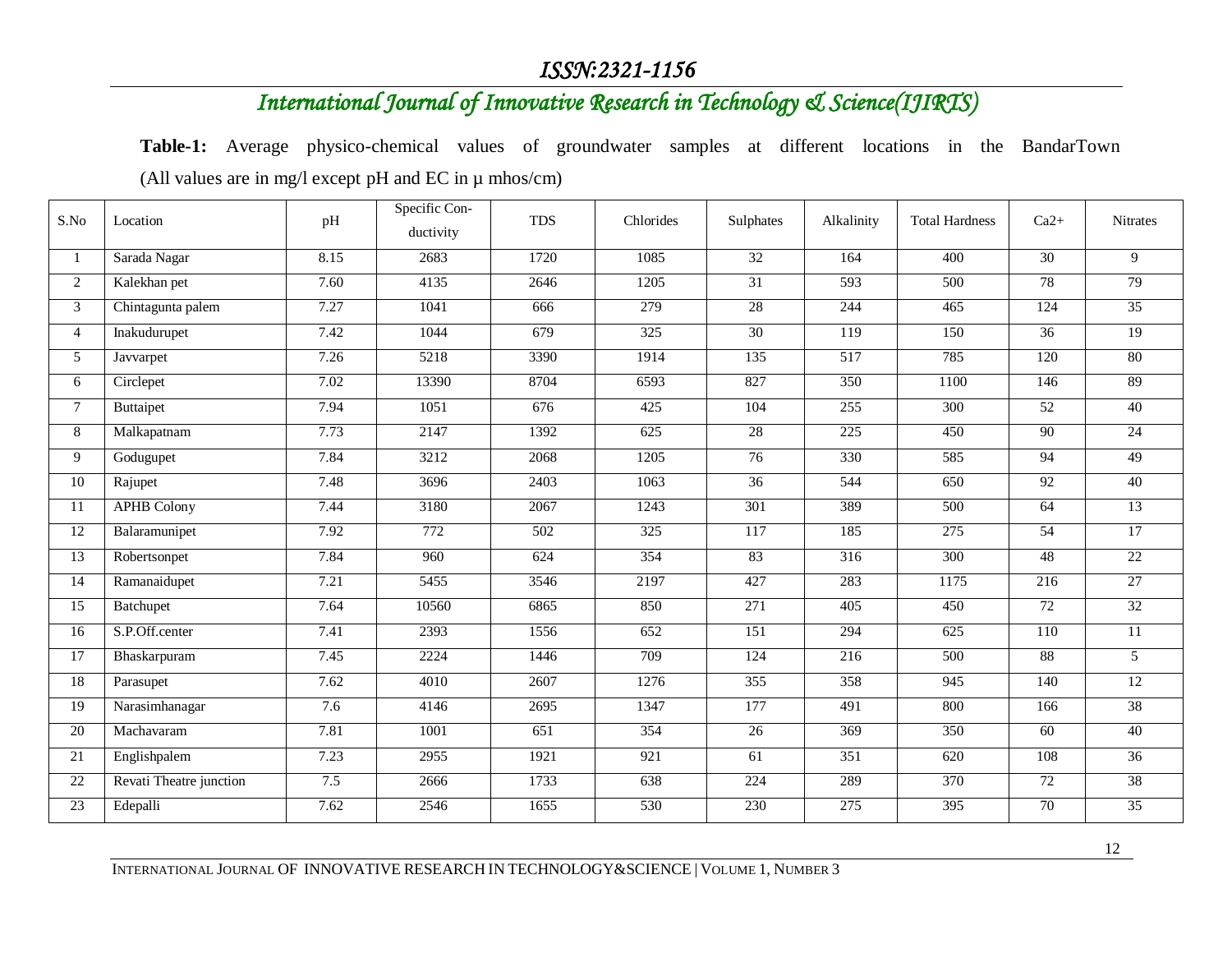## *International Journal of Innovative Research in Technology & Science(IJIRTS)*

| 24       | <b>FCI Godowns</b> | 7.22<br>ے ۔              | 2863 | 1861          | 709  | 132 | ت ا | 300  | 54     | JJ |
|----------|--------------------|--------------------------|------|---------------|------|-----|-----|------|--------|----|
| 25<br>رے | Panduranga Temple  | 7.77                     | 1456 | 947           | 496  | 85  | 198 | 400  | $\sim$ | 50 |
| 26       | Valandapalem       | 7 <sub>2</sub><br>$\sim$ | 6026 | 3917          | 2127 | 225 | 285 | 575  | 66     | 76 |
| $\sim$   | Chilakalapudi      | 7.46                     | 4609 | 2996          | 1772 | 228 | 468 | 1010 | 152    | 66 |
| 28       | Frenchpet          | 7.92                     | 949  | <sup>61</sup> | 312  | ∼   | 98  | 175  | 38     | 32 |

**Table:2** Correlation coefficients between physico-chemical values of groundwater samples:

|                     |                       | <b>Correlation Coefficient</b> |                               |                          |           |                          |                          |                          |          |                 |
|---------------------|-----------------------|--------------------------------|-------------------------------|--------------------------|-----------|--------------------------|--------------------------|--------------------------|----------|-----------------|
| S.N<br>$\mathbf{O}$ | Location              | pH                             | Specific<br>Conduc-<br>tivity | <b>TDS</b>               | Chlorides | Sulphates                | Alkalini-<br>ty          | Total<br>Hardness        | $Ca2+$   | <b>Nitrates</b> |
| $\perp$             | pH                    |                                | $-0.491$                      | $-0.492$                 | $-0.528$  | $-0.503$                 | $-0.246$                 | $-0.526$                 | $-0.532$ | $-0.411$        |
| $\overline{2}$      | Specific Conductivity | $-0.491$                       | -                             | 1.000                    | 0.830     | 0.789                    | 0.411                    | 0.624                    | 0.433    | 0.507           |
| $\overline{3}$      | <b>TDS</b>            | $-0.492$                       | 1.000                         | $\overline{\phantom{0}}$ | 0.830     | 0.790                    | 0.410                    | 0.624                    | 0.433    | 0.506           |
| 4                   | Chlorides             | $-0.528$                       | 0.830                         | 0.830                    |           | 0.847                    | 0.286                    | 0.704                    | 0.493    | 0.568           |
| 5                   | Sulphates             | $-0.503$                       | 0.789                         | 0.790                    | 0.847     | $\overline{\phantom{a}}$ | 0.156                    | 0.672                    | 0.521    | 0.282           |
| 6                   | Alkalinity            | $-0.246$                       | 0.411                         | 0.410                    | 0.286     | 0.156                    | $\overline{\phantom{a}}$ | 0.523                    | 0.435    | 0.456           |
| 7                   | <b>Total Hardness</b> | $-0.526$                       | 0.624                         | 0.624                    | 0.704     | 0.672                    | 0.523                    | $\overline{\phantom{a}}$ | 0.912    | 0.323           |
| 8                   | $Ca^{2+}$             | $-0.532$                       | 0.433                         | 0.433                    | 0.493     | 0.521                    | 0.435                    | 0.912                    |          | 0.204           |
| 9                   | <b>Nitrates</b>       | $-0.411$                       | 0.507                         | 0.506                    | 0.568     | 0.282                    | 0.456                    | 0.323                    | 0.204    |                 |

|      |          | WHO* Standard                                    | Vlaues | .<br>% of sample within |                          |  |
|------|----------|--------------------------------------------------|--------|-------------------------|--------------------------|--|
|      |          | $\cdots$<br>Max permissible<br>Desirable<br>-l1m |        |                         | <br>Max<br>: permissible |  |
| S.No | Location | π                                                | limit  | Desirable<br>limit      | limit                    |  |

ASSESSMENT OF GROUNDWATER POLLUTION A CASE STUDY FROM BANDAR TOWN, KRISHNA DISTRICT ANDHRA PARADESH, INDIA